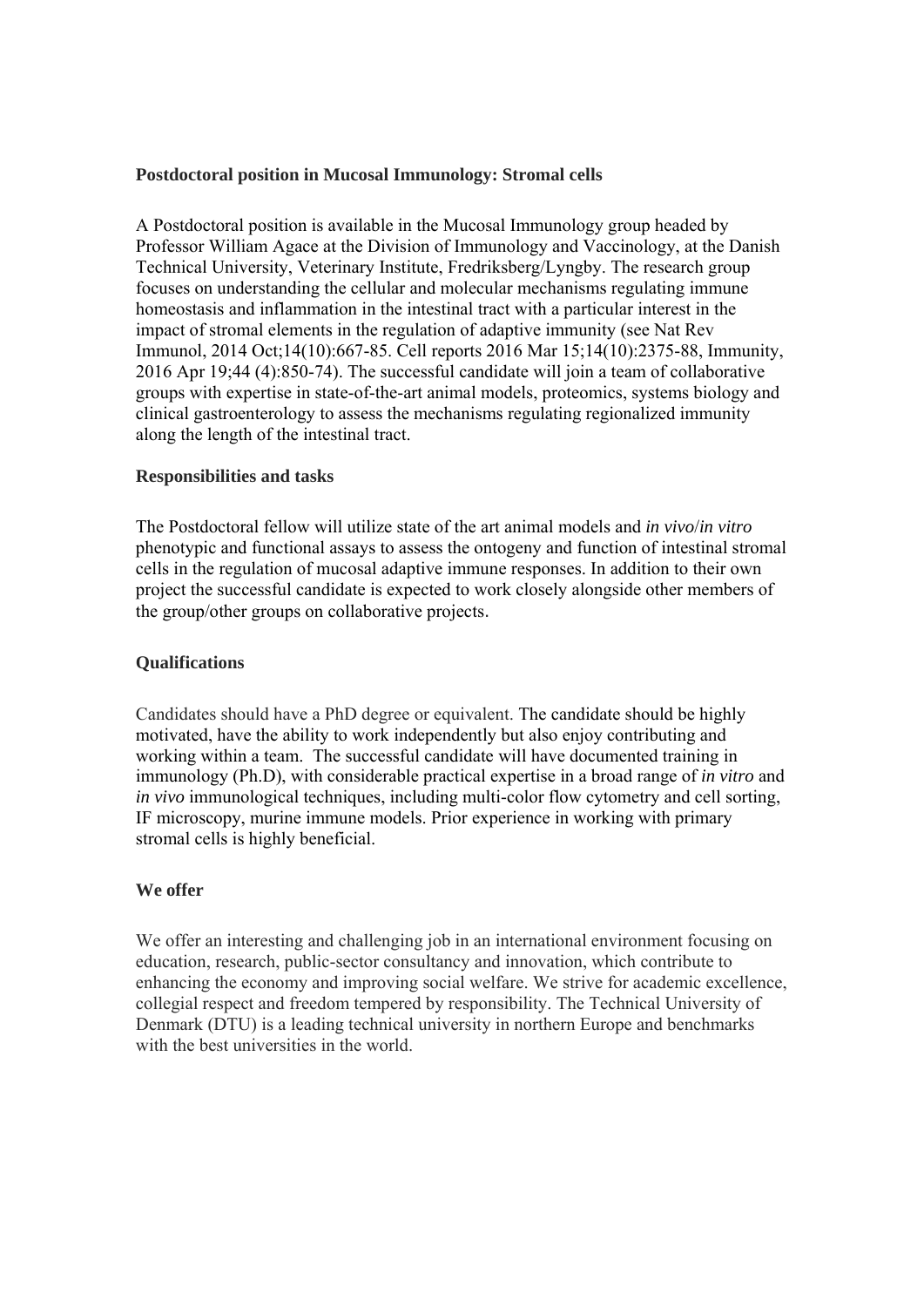**Salary and terms of employment** The appointment will be based on the collective agreement with the Confederation of Professional Associations. The allowance will be agreed with the relevant union.

The laboratory is located in Frederiksberg on the DTU Vet Campus but will move to the DTU Campus in Lyngby March-April 2017

The period of employment is 3 years (with the possibility of an extension).

**Further information** Further information may be obtained from Professor William Agace, wiag@vet.dtu.dk or Head of Division Jørgen Schøller, jorsch@vet.dtu.dk You can read more about DTU Vet at www.vet.DTU.dk

**Application procedure:** Please submit your online application no later than **24th Febuary 2017**. Interested applicants should apply online at: http://www.dtu.dk/english/career//job?id=301363fd-c77f-48e5-9ef4-1b1e52a6a5d5

Applications must be submitted as **one PDF file** containing all materials to be given consideration. To apply, please open the link "Apply online," fill in the online application form, and attach **all your materials in English in one PDF file.** The file must include:

- Application (cover letter)
- CV
- Diploma
- List of publications

Applications and enclosures received after the deadline will not be considered.

All interested candidates irrespective of age, gender, disability, race, religion or ethnic background are encouraged to apply.

*DTU Vet conducts veterinary and medical research, education, scientific advice to public authorities and diagnostic services at the highest level to improve the health and welfare of animals and people in society. The department is national veterinary reference laboratory and is responsible for the laboratory part of the veterinary contingency plan.* 

*DTU Vet plays a central role in creation of the future of veterinary and human medicine through excellence in research, scientific advice, education and diagnostic services. The department achieves this vision by the improvement of an entrepreneurial culture of leadership in basic and strategic research and by incorporating the findings into education, consultancy, and industry partnerships. In collaboration with DTU departments and the veterinary and medical communities, the department will give rise to the next generation of life science oriented engineers. The Researcher will be attached to the Division for Immunology and Vaccinology, one of the two divisions comprising the Department employing 220 persons.*